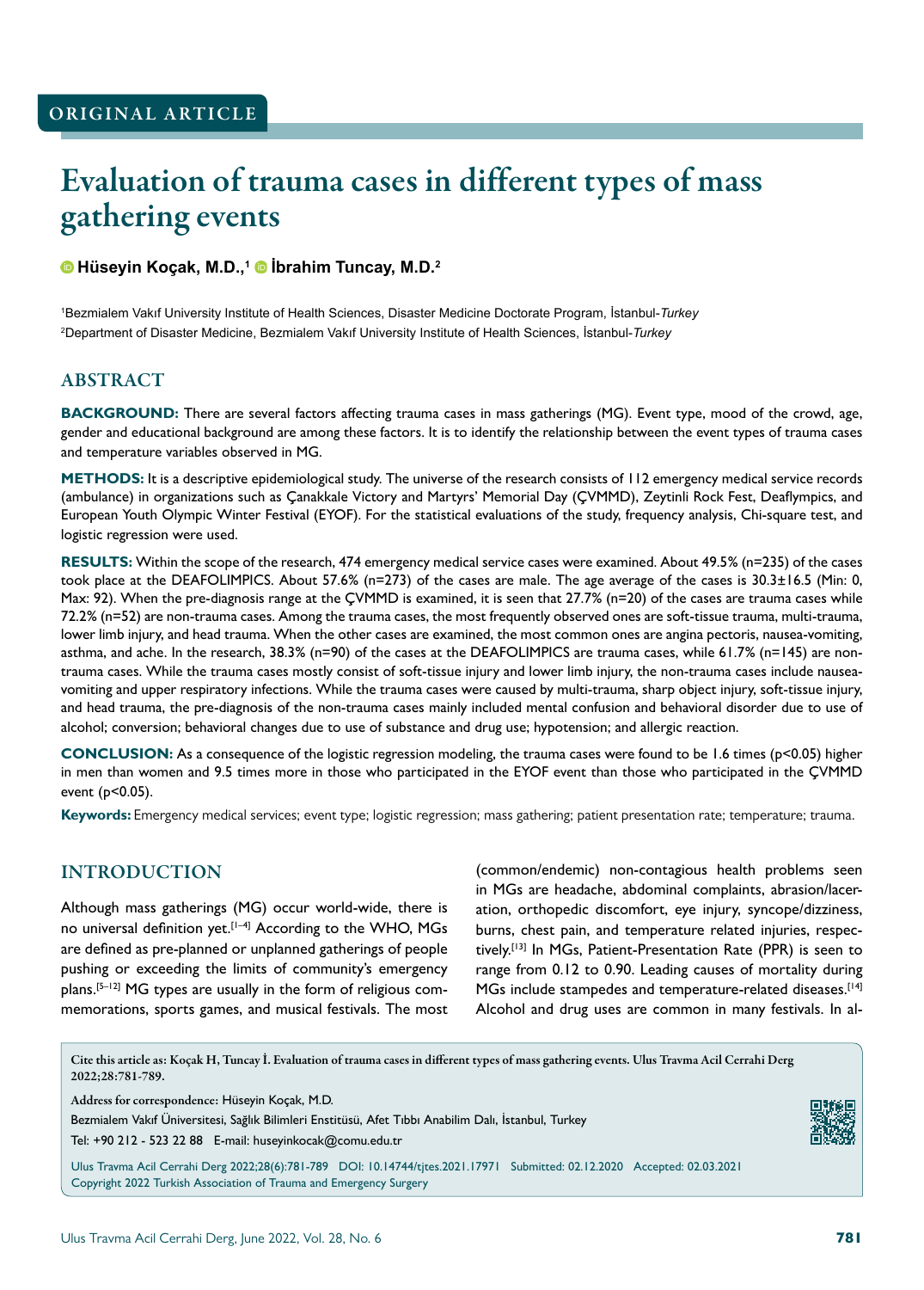cohol-allowed events, the rate of cases that require medical intervention are  $10\%$  more than other MG types.<sup>[5-11]</sup>

Participatory features of MGs (sociodemographic characteristics: Age, gender, educational level, cultural characteristics, etc.), time-wise features (frequency of occurrence, period of gathering, day/night, and seasonal), event features (event type, condition of the event area, mobility of the crowd, mood, dynamics of the event, etc.), and variables such as weather are among the important features that affect morbidity.

The largest MG event in the world is pilgrimage which is held by millions of people from different cultures every year. [15-18] People are injured or killed while stoning the demon symbol due to the number of pilgrims or the mismanagement of the crowd density. During this ceremony, 4 pilgrims died in 1994, 270 pilgrims in 1998, 180 pilgrims in 2004, and 362 pilgrims in 2006.<sup>[19]</sup> The number of people requiring medical treatment in any musical event includes a wide variety of disease types. These include conditions caused by traumatic injuries such as contusion, falls, fights; hyperventilation, dehydration, sunstroke, hyperthermia or hypothermia, emotional and anxiety attacks, food poisoning, and serious health problems due to alcohol or drug intake. [20] Typically, rock concerts have 2.5 times more health-care use than other concerts.<sup>[7]</sup> Situations that require surgical interventions might occur due to falls, aggression, contusions between barriers, and "thrown objects" that cause head trauma. The rate of severe traumas in commonly performed rock concerts is shown as 1.4/10,000.<sup>[7]</sup> There should be medical rescue teams who are particularly trained for particular injuries expected to happen according to the type of sports events.[21] Medical rescue teams should be physically, psychologically, and technically ready in a perfect way.[21] In Formula 1 Singapore Night Races, PPR was found to be 2.7, and Transport to Hospital Rate was 0.034.  $[22]$  The majority of applications/admissions (%58.7) in races are musculoskeletal injuries which include fluid retention, lacerations, abrasions, sprains, and strains.[22] In the study, the average temperature was calculated as 31.8°C and the average relative humidity was 93.8%, while the temperature index  $50.3^{\circ}C$ .<sup>[22]</sup> The temperature-related applications are seen to be over 19%.<sup>[22]</sup> These include diagnoses of dehydration, headache, sunburn, burnout, and fainting.<sup>[22]</sup>

The objective of this study is to identify the relationship between the type of activity and temperature of trauma cases seen in MG.

# MATERIALS AND METHODS

This study is a descriptive and cross-sectional epidemiological study. The study was designed as a retrospective record research. The study assessed the medical case records that of some MG events kept by the 112 Emergency Ambulance Service for accidents and injuries between 2015 and 2018.

#### Hypothesis of the Study

- H0 There is no difference between medical cases encountered in MG according to event types?
- H1 There is a difference between medical cases encountered in MG according to event types?
- H0 In MG, temperature is not a factor that affects the types of medical cases?
- H1 In MG, temperature is a factor that affects the types of medical cases?

# Universe of the Study

In the scope of the study, pre-planned events attended by at least 1000 or more participants were selected (Table 1). The universe of the study includes all the medical cases which occurred during European Youth Olympic Winter Festival (EYOF2017) (February 11–18, 2017), Çanakkale Victory and Martyrs' Memorial Day and Anzac Ceremonies/Events (ÇVMMD) (April 24–25, 2017), 23rd Deaflympics (July 18– 30, 2017), Zeytinli Rock Fest (August 23–27, 2017).

#### Editing and Analysis of the Data

The data were obtained from the Directorate General for Health Information Systems of the Ministry of Health, Republic of Turkey (MoH, Emergency Health Automation Systems/EHOS). The data stored in the General Directorate Emergency Medical Automation System were converted to Excel format and transferred to the researcher through external hard drive and e-mail. The received data were given as seven separate pages in Excel format: (1) Case detail, (2) application information, (3) medicine information, (4) diagnostic information, (5) device information, (6) measurement information, and (7) denial information, respectively. The cases which occurred at the ÇVMMD and Zeytinli Rock Fest (ZRF) were recorded among EMS routine cases without being standardized. Therefore, they were separated from the normal data.

**Table 1.** Distribution of Participant Numbers of Some Mass Gatherings in Turkey between 2015–2018 (Ankara 2019)

| 2011                               |         |         |        |        |
|------------------------------------|---------|---------|--------|--------|
|                                    | 2015    | 2016    | 2017   | 2018   |
| CVMMD $(2*4=8$ days) <sup>1</sup>  | 50.000  | 10.000  | 10.000 | 10.000 |
| ZRF $(5 \text{ days})^2$           | 100.000 | 150.000 |        |        |
| DEAFLYMPICS <sup>3</sup> (13 days) |         |         | 8.000  |        |
| $EYOF4$ (8 days)                   |         |         | 13.000 |        |
|                                    |         |         |        |        |

1 The data were obtained from authorities performing emergency health organizations. 2 The data were obtained from biletix.com on which event tickets were sold. <sup>3</sup>The data were obtained from the official website of the event. Access: 15 March 2019, http://www.deaflympics2017.org/tr/samsun-deaflympics-2017 sona-erdi-detay/282. 4 The data were obtained from the official website of the event. Access: 15 March 2019, https://www.eyof2017erzurum.org/sayfa/detay/ kapanis-basin-toplantisi-gerceklestirildi/253.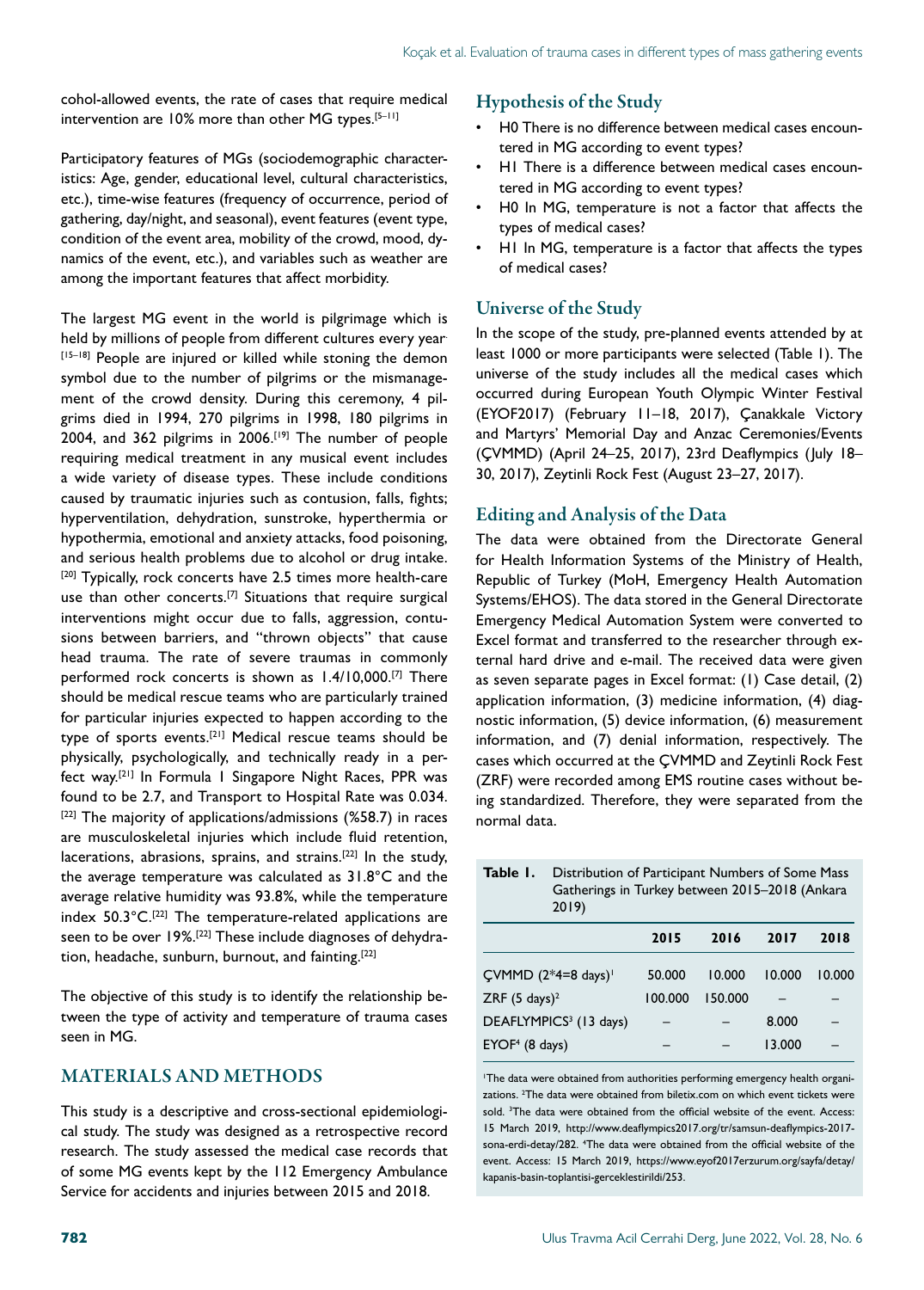The data constituted by the experts were examined by the researcher and the data related to the study were transferred to the database created in SPSS 22.0. The data transferred to SPSS were selected according to the following criteria. To determine the cases, the health coordinators of the MGs were communicated through telephone and asked how the cases were recorded.

All the recordings coded with ODD55 and ODD25 from the DEAFLYMPICS and EYOF were transferred to the database created through SPSS 21.0. The cases at the ÇVMMD and ZRF were not carried out by means of standard coding. Therefore, the data were obtained based on the case address. At the ÇVMDD, the obtained data consist of keywords such as "Eceabat, marina, mimosa cafe, health boat, lone pine, heliport, chunuk bair, Kireçtepe, 57<sup>th</sup> regiment walking, tent hospital, Anzak/Anzac Bay, simulation center, Vip, VIP, monument, camp site" between the dates of April 24–25. It was understood that there was not a special record kept for the ZRF event. Therefore, the data were created by scanning concepts such as "Rock, Rack, Festival, Zeytinli, Concert, Tent, Camping Site, Rak, Altınkum Beach."

The data on seven separate pages in Excel were transferred to the database created in SPSS 22.0 through search page (CTRL+F) by Case ID number.

#### Frequency Analysis

For the descriptive analysis of the study, frequency distribution between dependent variables and independent variables was used. Tables were generally created based on the event type to be able to make comparisons. Standard deviation, median, minimum, and maximum values for descriptive statistics of some variables were calculated.

#### Advanced Statistical Analysis

For binary analyses, Chi-square test was applied between independent variables such as, rate of going through a trauma and gender, age (0–17, 18–34, 35–64, and +65), event type (ÇVMMD, DEAFLYMPICS, ZRF, EYOF), and temperature (temperature range = low, temperature range = average, temperature range = high). For multivariate analyses, the binary logistics model Bacward (cond) method was used in the prediction of traumatization status and possible factors determined in the previous univariate analyses (p<0.20). A logistic regression model was employed between the dependent variable in trauma dichotomy structure and the independent variables including gender, age, type of event, and temperature. In the analyses, the Hosmer-Lemeshow test was used for model compatibility, and the cases with lower than 5% of type 1 error level were interpreted to be statistically significant.

| Table 2. | Distribution of Pre-Diagnoses in 112 Ambulance Cases at the Çanakkale Victory and Martyrs' Memorial Day and Anzac |
|----------|-------------------------------------------------------------------------------------------------------------------|
|          | Ceremonies (ASOS, Ankara 2019)                                                                                    |

| Trauma cases (n=20)              |        | Other cases (n=52)           |        |
|----------------------------------|--------|------------------------------|--------|
| Multi-trauma                     | 4(5.5) | Abdominal and pelvic pain    | 2(2.8) |
| Soft tissue trauma               | 7(9.7) | Pain                         | 3(4.2) |
| Head trauma                      | 2(2.8) | Acute appendicitis           | 1(1.4) |
| Sharp object injury              | 1(1.4) | Acute MI                     | 2(2.8) |
| Lumbar spine and pelvis fracture | 1(1.4) | Acute sinusitis              | 1(1.4) |
| Femoral fracture                 | 1(1.4) | Angina pectoris              | 5(6.9) |
| Lower limb injury                | 4(1.4) | Asthma                       | 3(4.2) |
| Other cases (n=52) (Continues)   |        | Digestive system disorders   | 2(2.8) |
| Hypotension                      | 5(6.9) | Headache                     | 1(1.4) |
| Urinary system injuries          | 1(1.4) | Dizziness (Vertigo)          | 1(1.4) |
| Arrhythmia                       | 1(1.4) | Nausea-Vomiting              | 5(2.8) |
| Conjunctivitis                   | 1(4)   | Respiratory system ailments  | 1(1.4) |
| Paralytic ileus                  | 1(1.4) | Diarrhea and gastroenteritis | 2(2.8) |
| Kidney disorders                 | 1(1.4) | Dorsalgia                    | 1(1.4) |
| Fewer                            | 1(1.4) | Hypertension                 | 2(2.8) |
| Syncope                          | 2(2.8) | Gastritis and duodenitis     | 1(1.4) |
| Cerebrovascular diseases         | 2(2.8) | General symptoms             | 2(2.8) |
| Sudden death                     | (1.4)  | Eyelid inflammation          | 1(1.4) |

\* Diagnostic information for 2018 could not be obtained because it was not in the database (n=35). The percentages were calculated for 72 cases.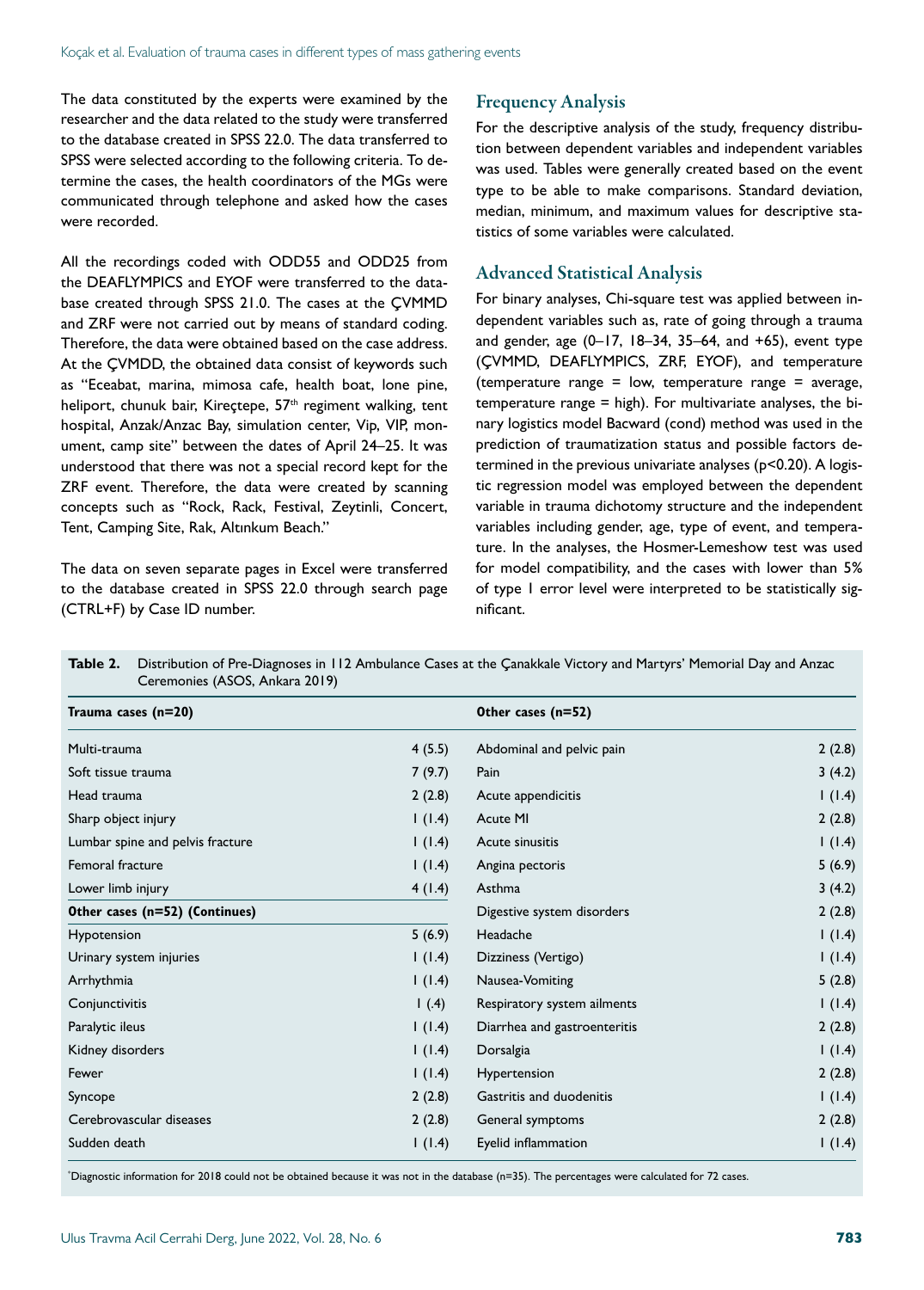#### Ethical Subjects and Permissions

For the study, a permission with decision no 15/233 dated August 15, 2018, was received from the Non-Entrepreneurial Ethics Board of Bezmialem Vakıf University University. The permission with decision no 75730711 dated December 14, 2017, was obtained from The Ministry of Health. To examine the temperature-related variables, the permission to access the data was obtained from The General Directorate of Meteorology with decision no 95579059-107-E.48887 dated May 16, 2019.

#### Limitations of the Study

The study has some limitations. First, since the study is a retro-

spective record research, there may be a deficiency in the data depending on lack of data. Second, there may be some deficiencies in the records of minor injuries and interventions in the MG events. Third, the research data were acquired from the MoH National Database. For this reason, the fact that some information in the written forms were not transferred to the digital database may be another limitation of the research. Fourth, in the scope of the study, only the data obtained from MoH were used. Fifth, the health interventions performed by the private health providers or crews/participants as well as the interventions performed in mobile hospitals were not involved in the study. Sixth, the health personnel's lack of knowledge about data recording may have led to a non-standardized registry situation.

Table 3. Distribution of pre-diagnoses in 112 Ambulance cases at the 23<sup>th</sup> DEAFLYMPICS in Samsun in 2017 (ASOS, Ankara 2019)

| Trauma cases (n=90)                                    |           | Other cases (n=52) (Continues)         |         |
|--------------------------------------------------------|-----------|----------------------------------------|---------|
| Lower limb injury                                      | 2(0.9)    | Diarrhea and gastroenteritis           | 9(2.7)  |
| Lower, limb injuries (contusion, dislocation)          | 12(5.1)   | Dorsalgia                              | 3(1.3)  |
| Femoral fracture                                       | 1(0.4)    | Epilepsy                               | 3(1.3)  |
| Foreign object in the eye                              | 3(1.3)    | General symptoms and signs             | 5(2.1)  |
| <b>Rib fractures</b>                                   | 1(0.4)    | Food poisoning                         | 4(1.7)  |
| Head trauma                                            | 5(2.1)    | Chest burning                          | 2(0.9)  |
| Abdominal, lumbar and pelvis injuries                  | 2(0.9)    | Exposure to sunlight                   | 1(0.4)  |
| Muscle and tendon injury                               | 3(1.3)    | <b>Hemorrhoids</b>                     | 1(0.4)  |
| Sharp object injury                                    | 3(1.3)    | Hypertension                           | 6(2.6)  |
| Tympanic membrane perforation                          | 1(0.4)    | Hypoglycemia                           | 1(0.4)  |
| Shoulder dislocation and sprain                        | 2(0.9)    | Hypotension                            | 5(2.1)  |
| Shoulder and upper limb injury                         | 3(1.3)    | <b>Bites</b>                           | 1(0.4)  |
| Thorax injury                                          | (0.4)     | Abnormal findings in urine             | 1(0.4)  |
| Upper limb fracture                                    | 2(0.9)    | Women's health diseases                | 4(1.7)  |
| Upper limb injuries (contusion, dislocation or sprain) | 6(2.6)    | <b>Bleeding</b>                        | 1(0.4)  |
| Soft tissue injuries                                   | 43 (18.3) | Liver failure                          | 1(0.4)  |
| Other cases (n=145)                                    |           | Cardiac arrhythmias                    | 2(0.9)  |
| Abdominal and pelvic pain                              | 6(2.6)    | Itching                                | 2(0.9)  |
| Pain                                                   | 12(5.1)   | Conjunctivitis                         | 6(2.6)  |
| Angina pectoris                                        | (0.4)     | Conversion                             | 1(0.4)  |
| Anxiety disorders                                      | 1(0.4)    | Migraine                               | 2(0.9)  |
| Asthma                                                 | 1(0.4)    | Shortness of breath                    | 2(0.9)  |
| Acute respiratory infection                            | 5(2.1)    | Otitis externa                         | 1(0.4)  |
| Fewer                                                  | 1(0.4)    | Psychological and behavioral risorders | 1(0.4)  |
| Connective tissue diseases                             | 2(0.9)    | Syncope and fainting                   | 6(2.6)  |
| Intestinal diseases                                    | 1(0.4)    | Cerebrovascular problems               | 1(0.4)  |
| Headache                                               | 8(3.4)    | Digestive system disorders             | 2(0.9)  |
| <b>Dizziness</b>                                       | (0.4)     | Tachycardia                            | 1(0.4)  |
| Brain neoplasm                                         | 1(0.4)    | Urticaria                              | 2(0.9)  |
| Pain the throat and chest                              | 1(0.4)    | Upper respiratory infections           | 10(4.3) |
| Nausea-vomiting                                        | 15(6.4)   | Burn (wrist)                           | 1(0.4)  |
|                                                        |           | Fatigue                                | 1(0.4)  |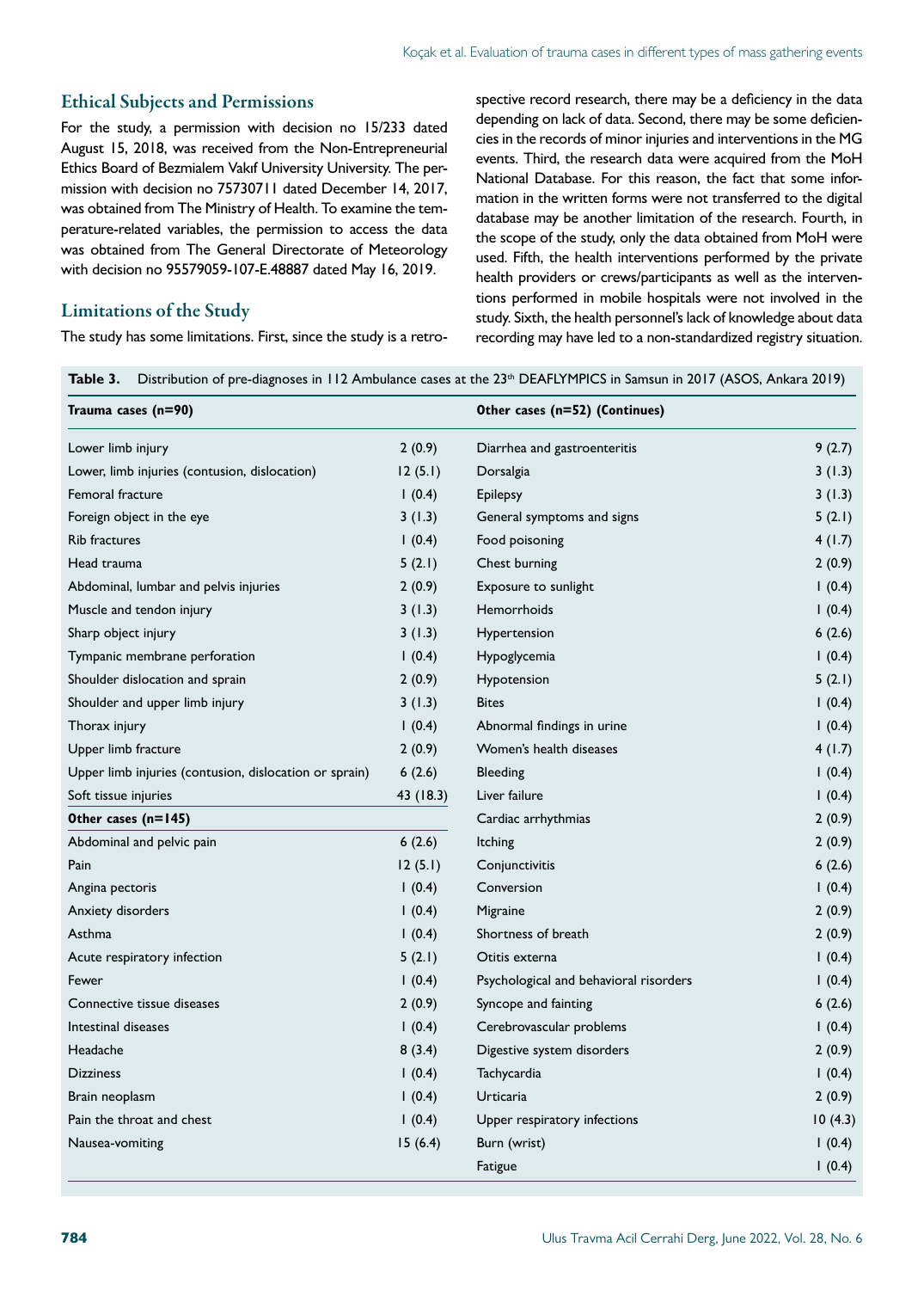# **RESULTS**

When the pre-diagnosis range at the ÇVMMD was examined, 27.7% (n=20) of the cases consist of trauma cases and 72.2% (n=52) consist of non-trauma cases. Among the trauma cases, the most frequently observed ones are soft tissue trauma, multi-trauma, lower limb injury and head trauma. When the other cases are examined, the most

| Table 4. Distribution of pre-diagnoses in 112 Ambulance Cases at the European Youth Olympic Winter Festival in Erzurum in 2017 |  |
|--------------------------------------------------------------------------------------------------------------------------------|--|
| (ASOS, Ankara 2019)                                                                                                            |  |

| Trauma cases (n=49)              |          | Other cases (n=11)     |        |
|----------------------------------|----------|------------------------|--------|
| Soft tissue trauma               | 17(28.3) | Pain                   | 1(1.7) |
| Whiplash injury                  | 2(3.3)   | Angina pectoris        | 1(1.7) |
| Multi-trauma                     | 17(28.3) | Headache               | 2(3.3) |
| Knee injury                      | 2(3.3)   | <b>Sinusitis</b>       | 1(1.7) |
| Wrist injury                     | 1(1.7)   | Loss of sense          | 1(1.7) |
| Tendon injury                    | 1(1.7)   | General symptoms       | 1(1.7) |
| Sharp object injury              | 2(1.7)   | Hypertension           | 1(1.7) |
| Shoulder dislocation and sprain  | 1(1.7)   | Gynecological diseases | 1(1.7) |
| Shoulder and upper arm contusion | 2(3.3)   | Tachycardia            | 1(1.7) |
| Upper limb injuries              | 3(5.0)   | High fewer             | 1(1.7) |
| Head injury                      | 1(1.7)   |                        |        |

#### **Table 5.** Distribution of pre-diagnoses in 112 Ambulance Cases at the Zeytinli Rock Fest in Edremit District of Balıkesir between 2015 and 2016 (ASOS, Ankara 2019)

| Trauma cases $(n=13)$             |        | Other cases (n=59)                               |          |
|-----------------------------------|--------|--------------------------------------------------|----------|
| Ankle dislocation                 | 1(1.4) | Abdominal and pelvic pain                        | 1(1.4)   |
| Ankle injury                      | 1(1.4) | Allergic reaction                                | 3(4.2)   |
| Wrist and superficial hand injury | 1(1.4) | Mental confusion and behavioral disorder due to  | 15(20.8) |
| Head trauma                       | 2(2.8) | alcohol use                                      |          |
| Sharp object injury               | 2(2.8) | Angina pectoris                                  | 3(4.2)   |
| Multi-trauma                      | 4(5.6) | Anxiety disorders                                | 2(2.8)   |
| Soft tissue trauma                | 2(2.8) | Multi-trauma                                     | 4(5.6)   |
|                                   |        | Nausea-vomiting                                  | 2(2.8)   |
|                                   |        | Diarrhea and gastroenteritis                     | 1(1.4)   |
|                                   |        | Dorsalgia                                        | 1(1.4)   |
|                                   |        | Emotional status disorders                       | 1(1.4)   |
|                                   |        | Eyelid defects                                   | 1(1.4)   |
|                                   |        | Epilepsy                                         | 2(2.8)   |
|                                   |        | Hypotension                                      | 6(8.3)   |
|                                   |        | Mind and behavioral disorder due to medicine use | 3(4.2)   |
|                                   |        | Cardiac arrest                                   | 1(1.4)   |
|                                   |        | Redness                                          | 1(1.4)   |
|                                   |        | Conversion                                       | 9(12.5)  |
|                                   |        | Renal colic                                      | 1(1.4)   |
|                                   |        | Syncope                                          | 4(5.6)   |
|                                   |        | Cerebral infarction                              | 1(1.4)   |
|                                   |        | Respiratory insufficiency                        | 1(1.4)   |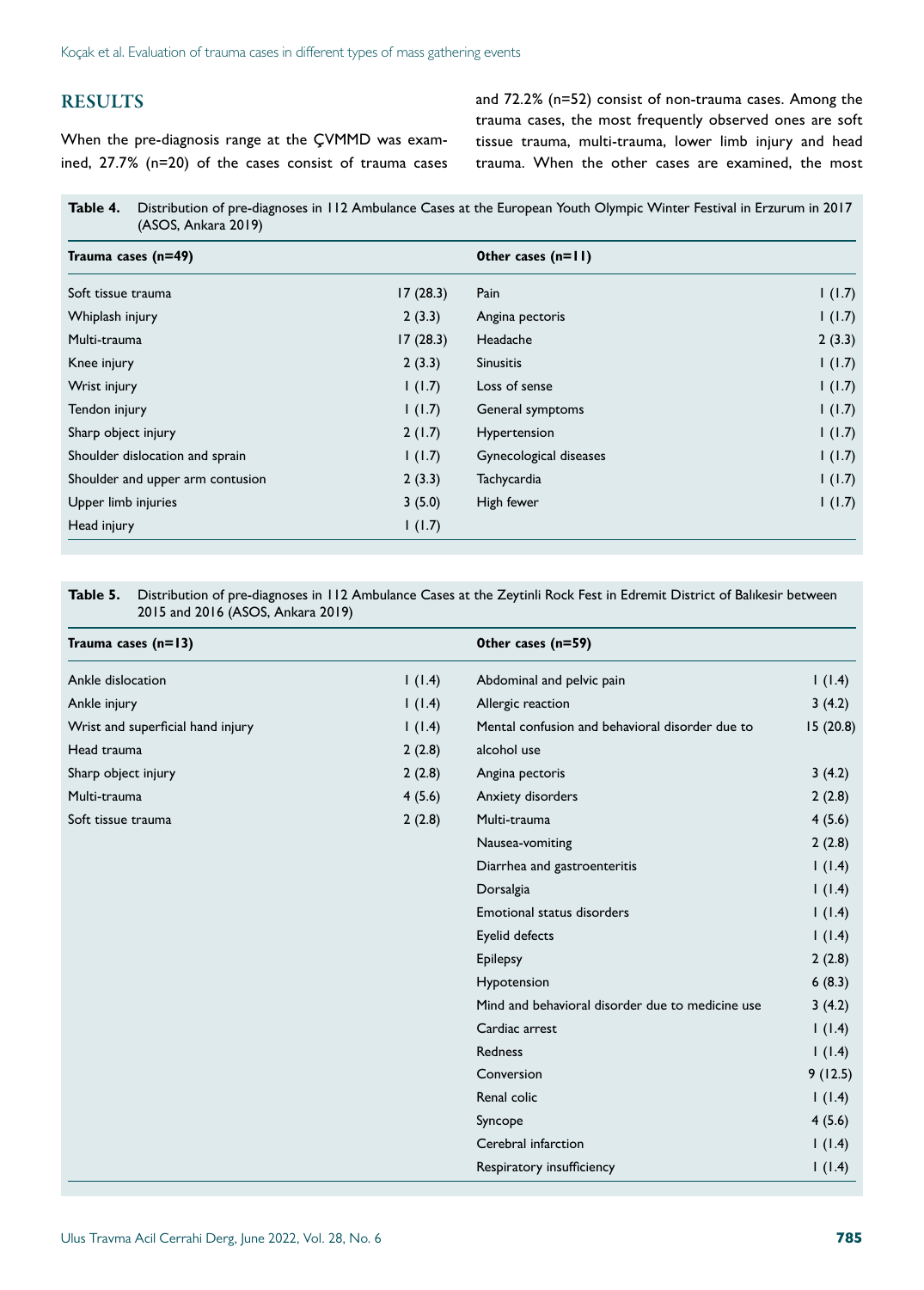|                    | <b>Trauma</b><br>n (%) | Non-trauma<br>n (%)      |
|--------------------|------------------------|--------------------------|
| Event type         |                        |                          |
| CVMMD              | 20(11.6)               | 52 (19.5)                |
| <b>DEAFLYMPICS</b> | 90 (52.3)              | 145(54.3)                |
| <b>EYOF</b>        | 49 (28.5)              | 11(4.1)                  |
| <b>ZRF</b>         | 13(7.6)                | 59 (22.1)                |
|                    |                        | p<0.05, Chi-Square: 62.9 |
| Gender             |                        |                          |
| Male               | 111(64.5)              | 139 (52.1)               |
| Female             | 61(35.5)               | 128 (47.9)               |
| Total              | 172                    | 267                      |
|                    |                        | p<0.05, Chi-Square: 6.6  |
| Age                |                        |                          |
| $0 - 17$           | 25(14.5)               | 23(8.6)                  |
| $18 - 34$          | 112(65.1)              | 146 (54.7)               |
| $35 - 64$          | 29 (16.9)              | 78 (29.2)                |
| $65+$              | 6(3.5)                 | 20(7.5)                  |
| Total              | 172                    | 267                      |
|                    |                        | p<0.05, Chi-Square: 14.6 |
| Temperature        |                        |                          |
| Low                | 49 (28.5)              | 11(4.1)                  |
| Average            | 20(11.6)               | 52 (19.5)                |
| High               | 103 (59.9)             | 204 (69.9)               |
| Total              | 172                    | 267                      |
|                    |                        | p<0.05, Chi-Square: 14.6 |

| Table 6. | Distribution of trauma cases in some mass       |
|----------|-------------------------------------------------|
|          | gatherings in Turkey between 2015–2018 by event |
|          | type (ASOS, Ankara 2019)                        |

ÇVMMD: Çanakkale Victory and Martyrs' Memorial Day; EYOF: European Youth Olympic Winter Festival; ZRF: Zeytinli Rock Fest.

common ones are angina pectoris, nausea-vomiting, asthma, and ache (Table 2).

In the research, 38.3% (n=90) of the cases at the DEAFLYMPICS are trauma cases while 61.7% (n=145) are non-trauma cases (Table 2). While the trauma cases mostly consist of soft-tissue injury and lower limb injury, the nontrauma cases include nausea-vomiting and upper respiratory infections (Table 3).

About 81.6% (n=49) of the EYOF cases consist of trauma cases, while 18.4% (n=11) of them are non-trauma cases (Table 4). When the diagnoses of the trauma cases are considered, multi-trauma and soft-tissue injury are seen to be the most common ones, while headache is among the prediagnoses of the non-trauma cases (Table 4).

In the research, it was found that 18.0% of the cases at the

ZRF were trauma cases, while 82% of them were non-trauma cases (Table 5). While the trauma cases were caused by multi-trauma, sharp object injury, soft-tissue injury, and head trauma, the pre-diagnosis of the non-trauma cases mainly included mental confusion and behavioral disorder due to use of alcohol; conversion; behavioral changes due to use of substance and drug use; hypotension; and allergic reaction (Table 5).

According to the event types in the study, 52.3% of the trauma cases occurred at the DEAFLYMPICS, 28.5% of them at the EYOF, 11.6% of them at the ÇVMMD, and 7.6% at the ZRF. The trauma cases seen at the DEAFLYMPICS are statistically significant compared to the other event types (p<0.05, Chi-square: 62.9) (Table 6).

In the study,  $64.5\%$  (n=111) of the trauma cases were male and 35% (n=61) were female. In man, the possibility of going through a trauma in MGs is statistically higher compared to women in a significant way (p<0.05, Chi-square: 6.6). In the study, according to the age range, the percentages are successively as follows: 65.1% (n=112) are between 18–34 years of age; 16.9% (n=29) are between 35-64 years of age; 14.5%' ( $n=25$ ) are between 0–17 years of age; and 3.5% ( $n=6$ ) are 65 years of age or above. Those between 18 and 34 years of age are statistically higher than the other age groups in a significant way (p<0.05, Chi-square: 62.9) (Table 6). In the study, 59.9% (n=103) of the cases occurred at high temperatures, 28.5% (n=49) at low temperatures, and 11.6% (n=20) at average temperatures. The number of the trauma cases occurred at high temperatures is statistically significant compared to the low and average temperature trauma cases (p<0.05, Chisquare 53.4). In the logistic regression modeling in which the relationship between the trauma status and the selected variables was examined, a relationship was found between the variables of gender and type of events. Considering this, the possibility of suffering from trauma is 1.6 (Confidence Interval CI=1.022–2.420,  $p<0.05$ ) times higher in men than women, and the possibility of suffering from trauma in people who attended the ÇVMMD is 9.5 (CI=3.989–22.571, p<0.05) times higher than those who participated in the EYOF (Table 7). No relationship was found between temperature and age and cases of trauma.

#### DISCUSSION

In the study, when the trauma and non-trauma cases were examined, the trauma-induced cases at the DEAFLYMPICS were statistically higher compared to the other MGs (p<0.05). The trauma cases were found to be significantly higher in men than women (p<0.05). When the trauma cases were evaluated according to age groups, the age group between 18 and 34 was found to be statistically significant. The most common health problems consist of minor problems (e.g., headache, neck pain, and fluid retention) at the rate of 41.1% (n=60). [23] This is, then, followed by sprains and strains, bug bites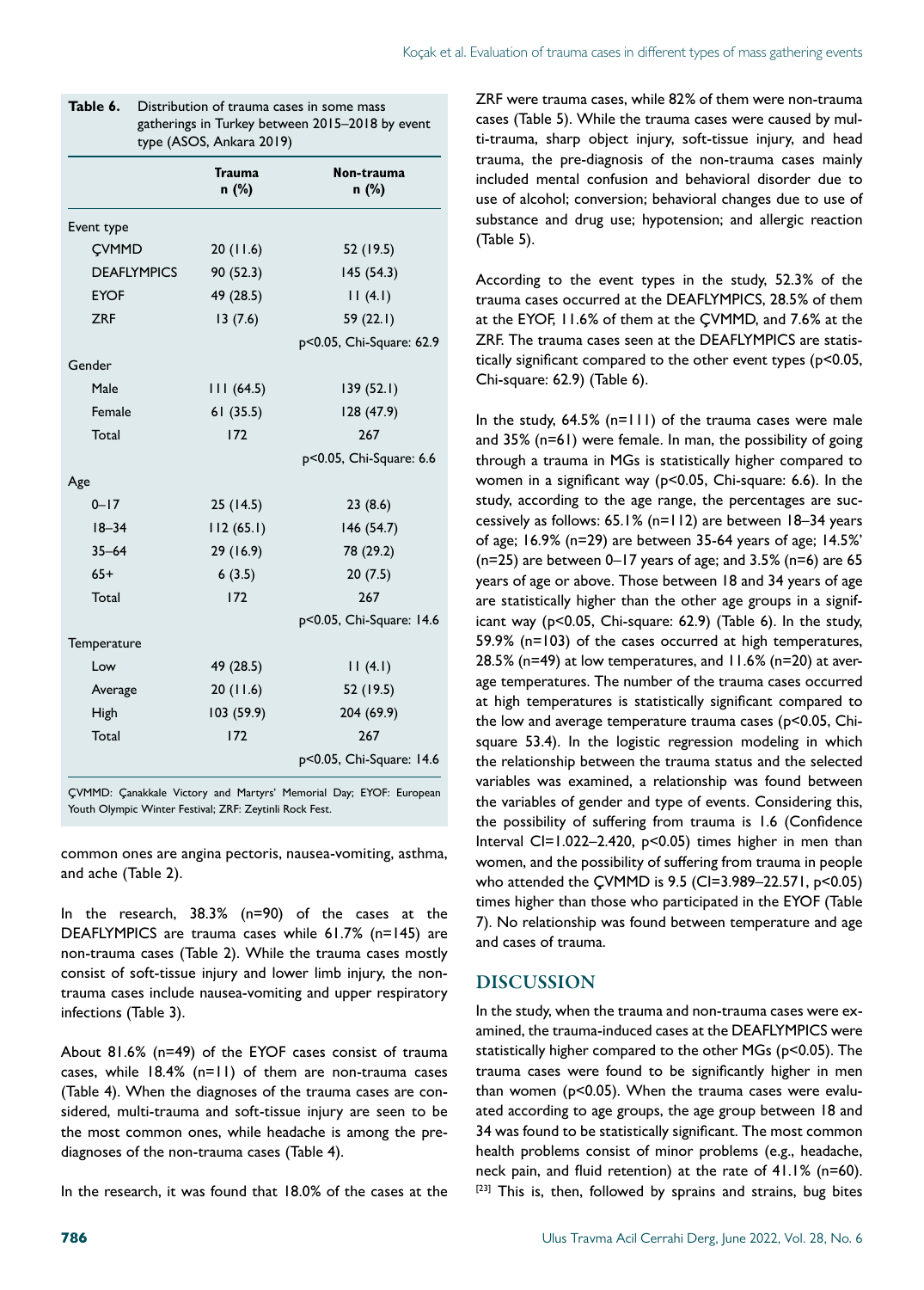|                                |             | Trauma status                        |       |
|--------------------------------|-------------|--------------------------------------|-------|
|                                | $\mathbf n$ | AVG (95% GA)                         | p     |
| Gender                         |             |                                      |       |
| Female (Ref)                   | 189         |                                      |       |
| Male                           | 250         | $1.573$ (1.022-2.420)                | 0.039 |
| Age                            |             |                                      |       |
| 0–17 years of age (Ref)        | 48          |                                      |       |
| 18-34 years of age             | 258         | $1.123(0.552 - 2.286)$               | 0.749 |
| 35–64 years of age             | 107         | $0.531(0.239 - 1.181)$               | 0.121 |
| Over 65 years of age           | 26          | $0.571(0.175 - 1.866)$               | 0.354 |
| Event type                     |             |                                      |       |
| <b>CVMMD</b> (Ref)             | 72          |                                      |       |
| <b>DFAF</b>                    | 235         | $1.446(0.774 - 2.702)$               | 0.248 |
| <b>EYOF</b>                    | 60          | 9.489 (3.989-22.571)                 | 0.000 |
| <b>7RF</b>                     | 72          | $0.464(0.202 - 1.069)$               | 0.071 |
| Invariant                      |             | $-0.998$                             | 0.019 |
| AC: Accurate Classification    |             | 69.5%                                |       |
| HL: Hosmer-Lemeshow            |             | 0.460                                |       |
| Ref: Reference                 |             |                                      |       |
| Analyzed independent variables |             | Gender, age, event type, temperature |       |

| <b>Table 7.</b> Results of logistic regression between trauma status and some variables |
|-----------------------------------------------------------------------------------------|
| (Ankara, 2019)                                                                          |

ÇVMMD: Çanakkale Victory and Martyrs' Memorial Day; EYOF: European Youth Olympic Winter Festival; ZRF: Zeytinli Rock Fest.

at the rate of 26.7% and major injuries (fractures and lacerations) at the rate of  $13.7\%$ <sup>[23]</sup> In the same study, while the average temperature of the events was between 20° and 25°, there were, unlike the data in the literature, less patient applications in the events above 25° than in the other events. [23] During the pilgrimage worship in 1989, the temperature was 48.7°, the highest one, and on July 3, there were the most deaths with 410 deaths.<sup>[24]</sup> Every  $10^{\circ}$  increase in the temperature index triples the number of patients in every 10,000 participants.[7,25,26] The results of the research do not confirm this data. Events in cold weather generally have less patient application rates.<sup>[7]</sup> Zeitz et al.<sup>[27]</sup> found a significant relationship between maximum daily temperature and patient applications.<sup>[28]</sup> In the research conducted in Singapore Formula 1 Races (2009–2012), no relationship between the temperature and PPR was found.<sup>[22]</sup> It is similar to the results of this research.

### Conclusion

It is seen that there are differences in PPR and TTR rates according to activity types in MG. Especially in terms of sports games, EMS should work specifically for trauma cases. Types of trauma cases may vary according to the types of sports games and participant characteristics. It is observed

Ulus Travma Acil Cerrahi Derg, June 2022, Vol. 28, No. 6 787

that factors such as disability, age, and gender of the participants affect the type of cases. Considering the data during the research period, more studies are needed on the area of MG. They need to be studied in detail in massive data sets collected for Turkey.

#### Acknowledgments

This research is part of disaster medicine doctoral dissertation. For their help in classifying data in the Ministry of Health database, we would like to thank the Directorate General for Health Information Systems of the Ministry of Health, Turkey.

**Ethics Committee Approval:** This study was approved by the Bezmialem Vakıf University Non-Interventional Research Ethics Committee (Date: 15.08.2017, Decision No: 15/223).

**Peer-review:** Internally peer-reviewed.

**Authorship Contributions:** Concept: H.K., İ.T.; Design: H.K.; Supervision: H.K.; Resource: H.K., İ.T.; Data: H.K., İ.T.; Analysis: H.K., İ.T.; Literature search: H.K., İ.T.; Writing: H.K., İ.T.; Critical revision: H.K., İ.T.

**Conflict of Interest:** None declared.

**Financial Disclosure:** The authors declared that this study has received no financial support.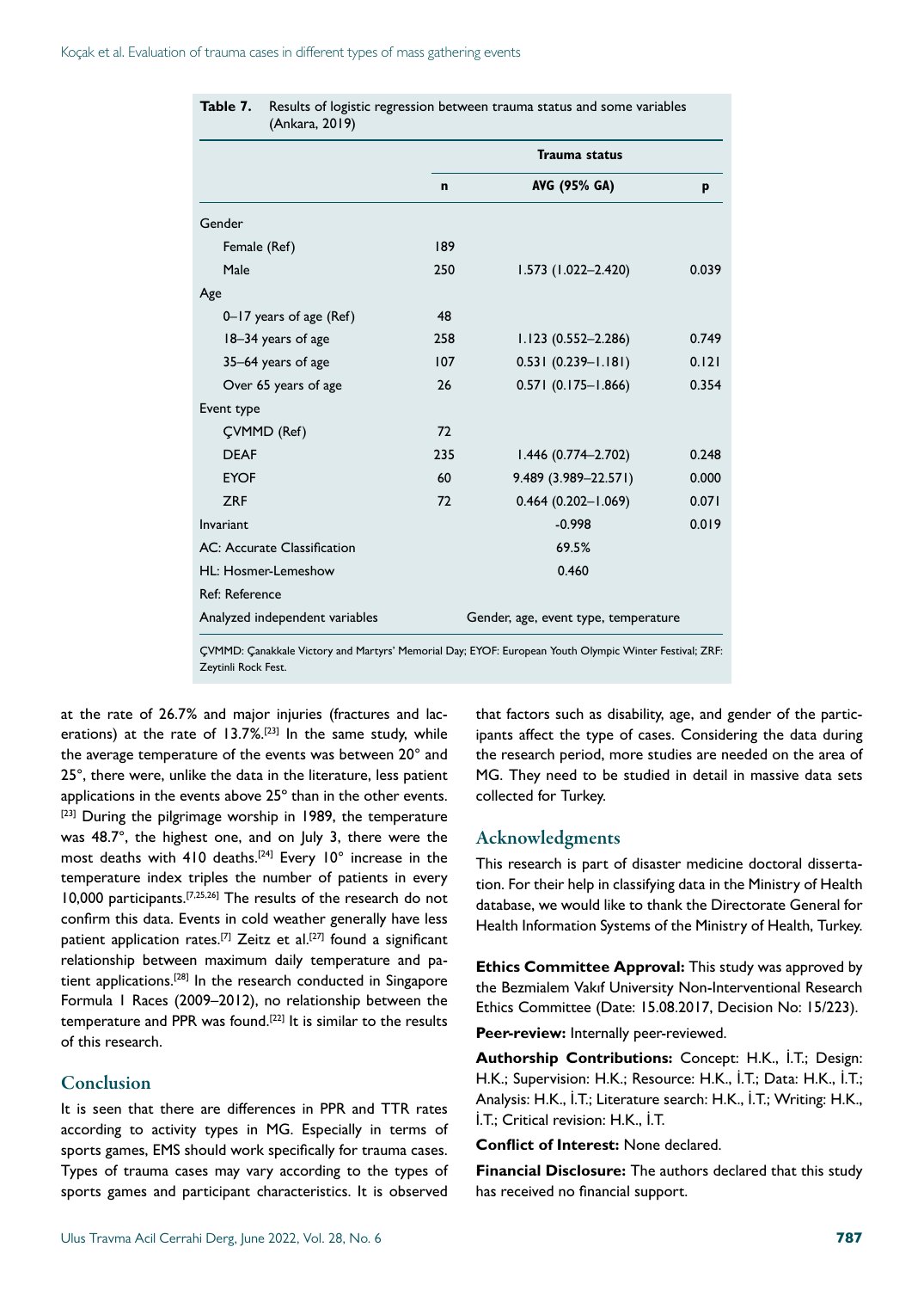#### **REFERENCES**

- 1. Murray V, Soomaroo L. Disasters at mass gatherings: Lessons from history. PLoS Curr 2012;4:RRN1301[. \[CrossRef \]](https://doi.org/10.1371/currents.RRN1301)
- 2. Wallis L, Smith W. Emergency preparedness: Mass gatherings. In: Nurbeam T, Boylan M, editors. ABC of Prehospital Emergency Medicine. West Sussex, UK: Johns Wiley & Sons Ltd; 2016. p. 190–4.
- 3. Molloy MS, Sherif Z, Natin S, McDonnell J. Management of mass gatherings. In: Koenig KL, Schultz CH, editors. Koenig and Schultz's Disaster Medicine Comprehensive Priciples and Practices Disaster Medicine Comprehensive Priciples and Practices. First, USA: Cambridge University Press; 2010. p. 228–50. [\[CrossRef \]](https://doi.org/10.1017/CBO9780511902482.019)
- 4. Marino P, Albergoni E, Andreassi A. Mass gatherings in Italy: A study from the 2015 Milan Expo. J Health Soc Scien 2016;1:91–8.
- 5. Tam JS, Barbeschi M, Shapovalova N, Briand S, Memish ZA, Kieny MP. Research agenda for mass gatherings: A call to action. Lancet Infect Dis 2012;12:231–9[. \[CrossRef \]](https://doi.org/10.1016/S1473-3099(11)70353-X)
- 6. Arbon P. Planning medical coverage for mass gatherings in Australia: What we currently know. J Emerg Nurs 2005;31:346–50[. \[CrossRef \]](https://doi.org/10.1016/j.jen.2005.03.002)
- 7. Aljohani M, Kennedy KE. Mass gatherings. In: Keystone JS, Freedman DO, Kozarsky P, Connor, Bradley CA, Nothdurft HD, editors. Ciottone's Disaster Medicine. 2nd ed. China: Elsevier Inc.; 2015, p. 968–74.
- 8. Wilder-Smith A, Steffen R. Mass Gatherings. 2nd ed.[Elsevier Inc.; 2012.](https://doi.org/10.1016/B978-1-4557-1076-8.00038-7)
- 9. Soomaroo L, Murray V. Weather and environmental hazards at mass gatherings. PLoS Curr 2012;4:e4fca9ee30afc[4. \[CrossRef \]](https://doi.org/10.1371/4fca9ee30afc4)
- 10. Locoh-Donou S, Guofen Y, Welcher M, Berry T, O'Connor RE, Brady WJ, et al. Mass-gathering medicine: A descriptive analysis of a range of mass-gathering event types. Am J Emerg Med 2013;31:843–[6. \[CrossRef \]](https://doi.org/10.1016/j.ajem.2013.01.016)
- 11. Demott JM, Hebert CL, Novak M, Mahmood S, Peksa GD. Characteristics and resource utilization of patients presenting to the emergency department from mass gathering events. Am J Emerg [Med 2018;36:983–7.](https://doi.org/10.1016/j.ajem.2017.11.006)
- 12. Brown JF, Smith JG, Tataris K. Medical management of mass gatherings. In: Cone DC, Brice JH, Delbridge TR, Myers JB, editors. Emergency Medical Services: Clinical Practice and Systems Oversight, Clinical Aspects of EMS. 2nd ed., Vol. 2. West Sussex, UK: John Wiley and Sons, Ltd.; 2015. p. 264–71[. \[CrossRef \]](https://doi.org/10.1002/9781118990810.ch101)
- 13. Alquthami AH, Pines JM. A systematic review of noncommunicable health issues in mass gatherings. Prehosp Disaster Med 2014;29:167– 75[. \[CrossRef \]](https://doi.org/10.1017/S1049023X14000144)
- 14. Steffen R, Bouchama A, Johansson A, Dvorak J, Isla N, Smallwood C, et al. Non-communicable health risks during mass gatherings. Lancet Infect Dis 2012;12:142-9. [CrossRef]
- 15. Aitsi-selmi A, Murray V, Heymann D, Mccloskey B, Azhar EI, Petersen E, et al. Reducing risks to health and wellbeing at mass gatherings: The role of the Sendai Framework for Disaster Risk Reduction. Int J Infect Dis 2016;47:101–[4. \[CrossRef \]](https://doi.org/10.1016/j.ijid.2016.04.006)
- 16. Khan ID, Khan SA, Asima B, Hussaini SB, Zakiuddin M, Faisal FA. Morbidity and mortality amongst indian hajj pilgrims: A 3-year experience of indian hajj medical mission in mass-gathering medicine. J Infect Public Health 2018;11:165–70[. \[CrossRef \]](https://doi.org/10.1016/j.jiph.2017.06.004)
- 17. El Ghany AM, Alsomali M, Almasri M, Regalado EP, Naeem R, Tukestani A, et al. Enteric infections circulating during hajj seasons, 2011 – 2013. Emerg Infect Dis 2017;23:1640[–9. \[CrossRef \]](https://doi.org/10.3201/eid2310.161642)
- 18. Alnabulsi H, Drury J, Templeton A. Predicting collective behaviour at the Hajj: Place, space and the process of cooperation. Philos Trans R Soc B Biol Sci 2018;373:20170240[. \[CrossRef \]](https://doi.org/10.1098/rstb.2017.0240)
- 19. Razavi S, Ardakani HZ, Rajai S, Hollisaz M, Sadeghipoor H, Farshad A, et al. Trends in prevalent injuries among Iranian pilgrims in hajj. Iran J Public Health 2011;40:110–5.
- 20. Health and Safety Executive (HSE). Managing Crowds Safely. Available from: https://www.hse.gov.uk/pubns/indg142.htm.
- 21. Vasquez MS, Fong MK, Patel LJ, Kurose B, Tierney J, Gardner I, et al. Medical planning for very large events: Special Olympics World Games Los Angeles 2015. Curr Sports Med Rep 2015;14:161–4[. \[CrossRef \]](https://doi.org/10.1249/JSR.0000000000000160)
- 22. Ho WH, Koenig KL, Quek LS. Formula one night race in Singapore: A 4-year analysis of a planned mass gathering. Prehosp Disaster Med 2014;29:489–9[3. \[CrossRef \]](https://doi.org/10.1017/S1049023X14000971)
- 23. Anikeeva O, Arbon P, Zeitz K, Bottema M, Lund A, Turris S, et al. Patient presentation trends at 15 mass-gathering events in South Australia. Prehosp Disaster Med 2018;33:368-74. [CrossRef]
- 24. Noweir MH, Bafail AO, Jomoah IM. Study of heat exposure during Hajj (pilgrimage). Environ Monit Assess 2008;147:279–95. [\[CrossRef \]](https://doi.org/10.1007/s10661-007-0120-6)
- 25. Baird MB, O'Connor RE, Williamson AL, Sojka B, Alibertis K, Brady WJ. The impact of warm weather on mass event medical need: A review of the literature. Am J Emerg Med 2010;28:224–9[. \[CrossRef \]](https://doi.org/10.1016/j.ajem.2008.10.034)
- 26. Perron AD, Brady WJ, Custalow CB, Johnson DM. Association of heat index and patient volume at a mass gathering event. Prehosp Emerg Care 2005;9:49–5[2. \[CrossRef \]](https://doi.org/10.1080/10903120590891976)
- 27. Zeitz KM, Schneider DR, Jarrett D, Zeitz CJ, Royal RA, Show A. Mass gathering events: Retrospective analysis of patient presentations over seven years. Prehosp Disaster Med 2002;17:147[–50. \[CrossRef \]](https://doi.org/10.1017/S1049023X00000376)
- 28. Reid D, Leahy S, Widermanski AM. Mass gathering medical planning: An overview of the Australian surf life saving championships. Aust J Paramed 2015;12:1[–7. \[CrossRef \]](https://doi.org/10.33151/ajp.12.2.216)